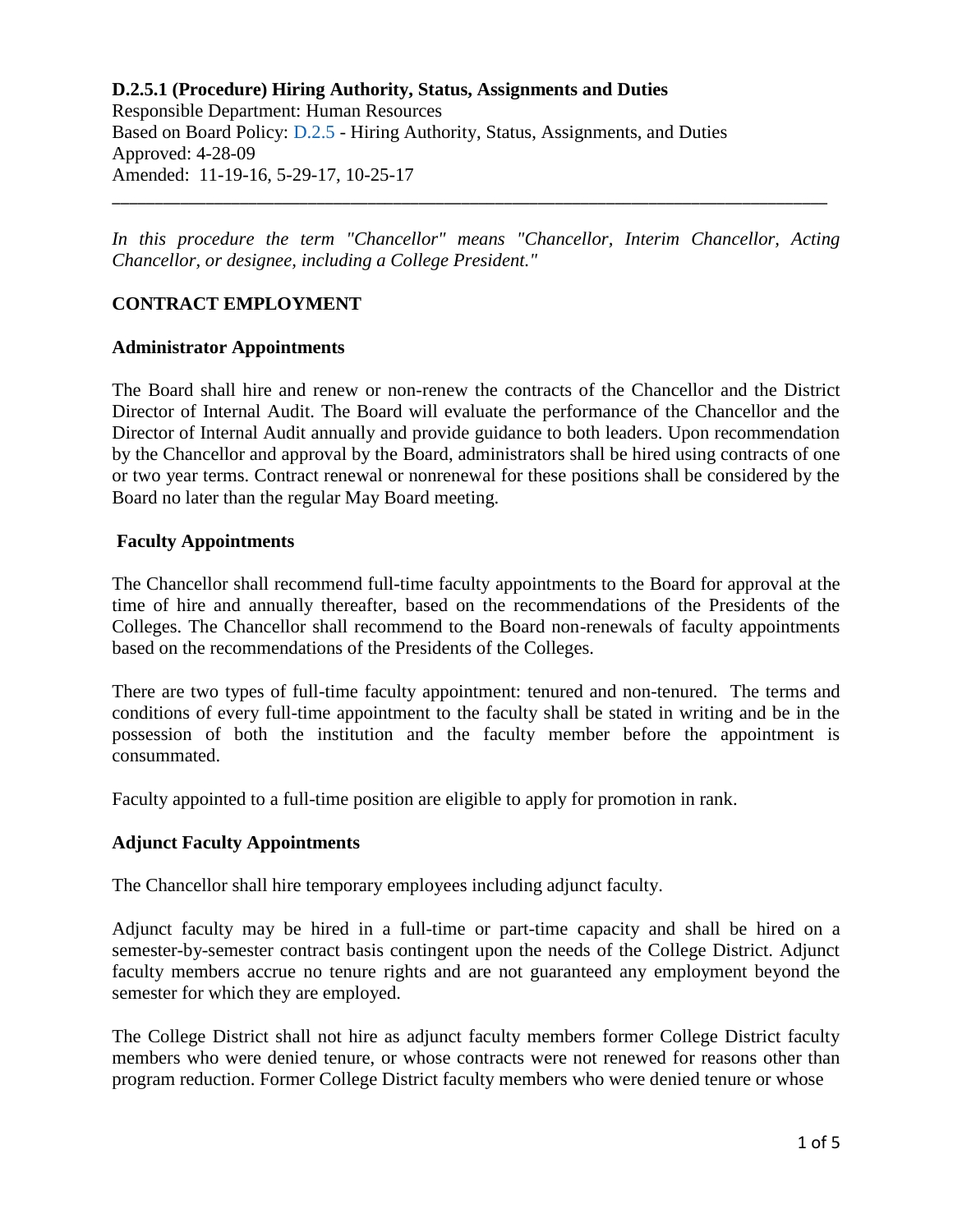Responsible Department: Human Resources Based on Board Policy: [D.2.5](https://www.alamo.edu/siteassets/district/about-us/leadership/board-of-trustees/policies-pdfs/section-d/d.2.5-policy.pdf) - Hiring Authority, Status, Assignments, and Duties Approved: 4-28-09 Amended: 11-19-16, 5-29-17, 10-25-17

contracts were not renewed for reasons other than program reduction are not eligible for hire, rehire, or assignment at any of the Colleges of the Alamo Colleges District.

\_\_\_\_\_\_\_\_\_\_\_\_\_\_\_\_\_\_\_\_\_\_\_\_\_\_\_\_\_\_\_\_\_\_\_\_\_\_\_\_\_\_\_\_\_\_\_\_\_\_\_\_\_\_\_\_\_\_\_\_\_\_\_\_\_\_\_\_\_\_\_\_\_\_\_\_\_\_\_\_\_\_\_\_

For purposes of salary and employee rights and benefits, adjunct faculty are defined as follows:

a. Adjunct with Benefits - faculty teaching 12 or more workload units or the equivalent; paid, on the basis of qualifications, at the rate published in the pay schedule for full-time temporary faculty ; and eligible for all employee rights and benefits as defined by applicable programs with the exceptions noted above (see *Adjunct Faculty Appointments*).

b. Adjunct without Benefits - faculty teaching fewer than 12 workload units or the equivalent and paid in accordance with a salary schedule determined on a per-class basis. This category of adjunct faculty is not eligible to accrue leave or receive fringe benefits.

## **Faculty Department Chairpersons**

Contracts for twelve months will be issued to department chairpersons appointed by the College President following an assessment of department needs.

### **Full-time Faculty Summer Employment – Full-time Faculty**

A summer employment agreement is a term contract offered to faculty to perform academic duties during the summer semester term on an as needed basis. Summer employment is not part of the annual faculty contract and summer employment is not guaranteed. Summer employment includes courses that begin between the last day of spring finals and the beginning of the fall semester. Up to seventeen (17) workload units or the equivalent shall constitute a maximum load but no more than 15 instructional workload units may be assigned. Workloads beyond 15 units are only permitted for non-instructional assignments. (See  $D.5.1.2$  for specific summer workload guidelines). A Summer Employment Agreement will not be offered to faculty with two (2) or more ratings of 2 or less on their most recent performance evaluation. These assignments are considered instructional.

### **Summer Employment – Instructional Adjunct Faculty**

Adjunct faculty may be offered Summer Employment Agreements on an as needed basis up to a maximum of nine workload units for Summers (Maymester through Summer II). Compensation for adjunct faculty will be at the applicable adjunct rate.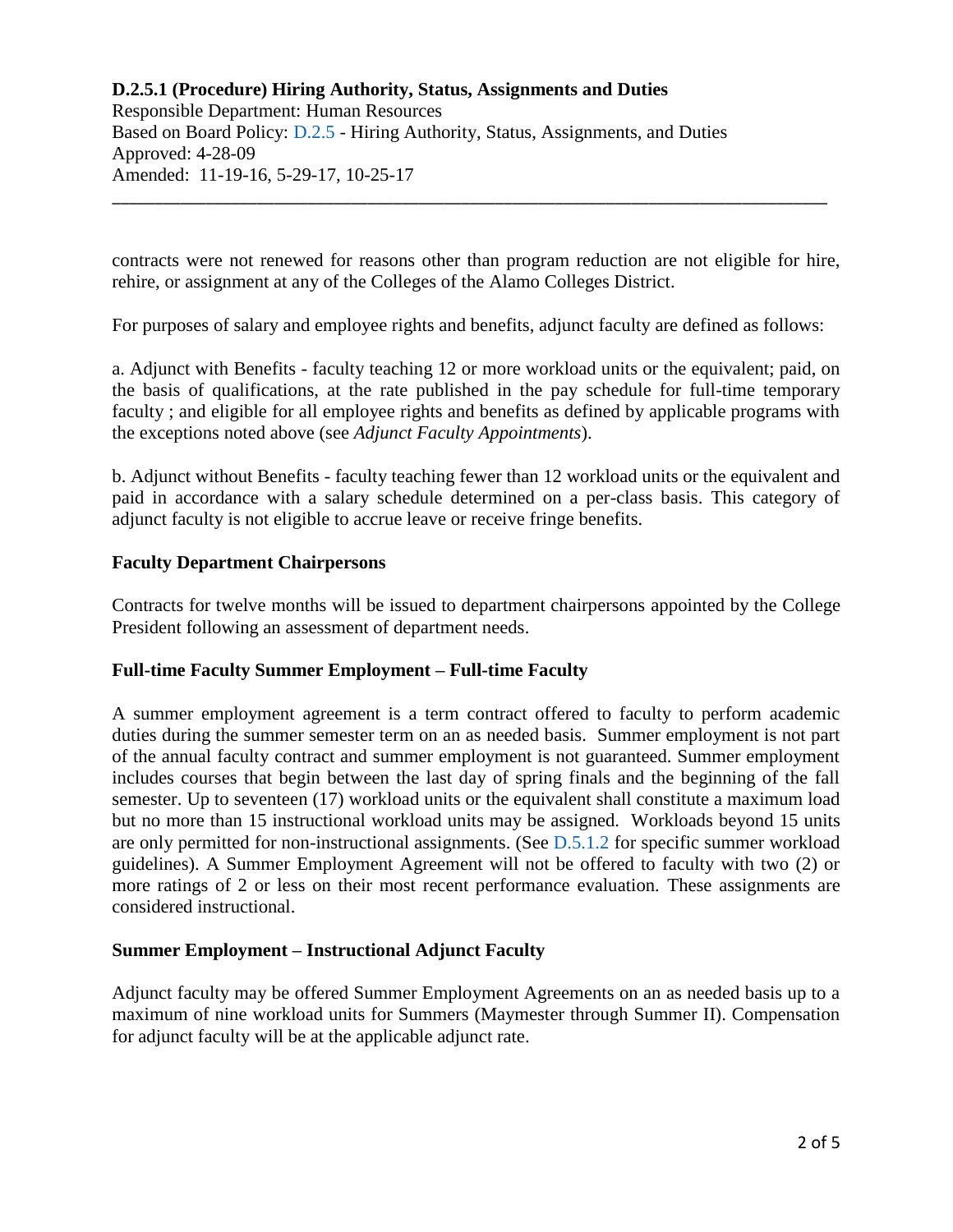Responsible Department: Human Resources Based on Board Policy: [D.2.5](https://www.alamo.edu/siteassets/district/about-us/leadership/board-of-trustees/policies-pdfs/section-d/d.2.5-policy.pdf) - Hiring Authority, Status, Assignments, and Duties Approved: 4-28-09 Amended: 11-19-16, 5-29-17, 10-25-17

### **Faculty Instructional and Non-Instructional Assignments**

See D.5.1.2 for specific information on instructional and non-instructional workload assignments for full-time and adjunct faculty.

\_\_\_\_\_\_\_\_\_\_\_\_\_\_\_\_\_\_\_\_\_\_\_\_\_\_\_\_\_\_\_\_\_\_\_\_\_\_\_\_\_\_\_\_\_\_\_\_\_\_\_\_\_\_\_\_\_\_\_\_\_\_\_\_\_\_\_\_\_\_\_\_\_\_\_\_\_\_\_\_\_\_\_\_

## **Faculty Appointed to Non-Faculty Positions**

Any tenured faculty member who applies for and accepts a non-faculty position can retain tenure for a period not to exceed three years. At the end of the third year of service in the non-faculty position, the individual will either return to the teaching position or sign an acknowledgement waiving tenured status. An individual returning to the teaching position will return to their placement level upon leaving the faculty position. An individual who has waived tenured status may apply for any future faculty position advertised. Faculty members accepting a non-faculty position for the first time beginning in Fall 2012 or later will be subject to this procedure. A nontenured faculty member who accepts a non-faculty position will be subject to the same provisions.

## **Exceptions**

The Chancellor may employ personnel for whom Board employment approval is necessary pending Board approval when, in the opinion of the Chancellor and College President, the deferral of employment authorization until the next regular Board meeting would cause a significant disruption in the operation of the College District. Employment so authorized shall be submitted to the Board for consideration of contract approval at the earliest practical time.

## **NON-CONTRACT (AT-WILL) EMPLOYMENT**

### **Regular Staff Employee**

A regular staff employee is defined as a non-faculty, non-contract employee in any position included in the staffing table in the annual budget at the beginning of the fiscal year or in subsequent Board-approved revisions. Regular staff employees may be noted as classified or professional in the staff compensation plan.

### **Temporary Staff Employee**

A temporary staff employee is defined as a non-faculty, non-contract employee in any position that is not included in the staffing table in the annual budget at the beginning of the fiscal year or in subsequent Board-approved revisions. The Human Resources department is charged by the Chancellor with developing temporary employment guidelines.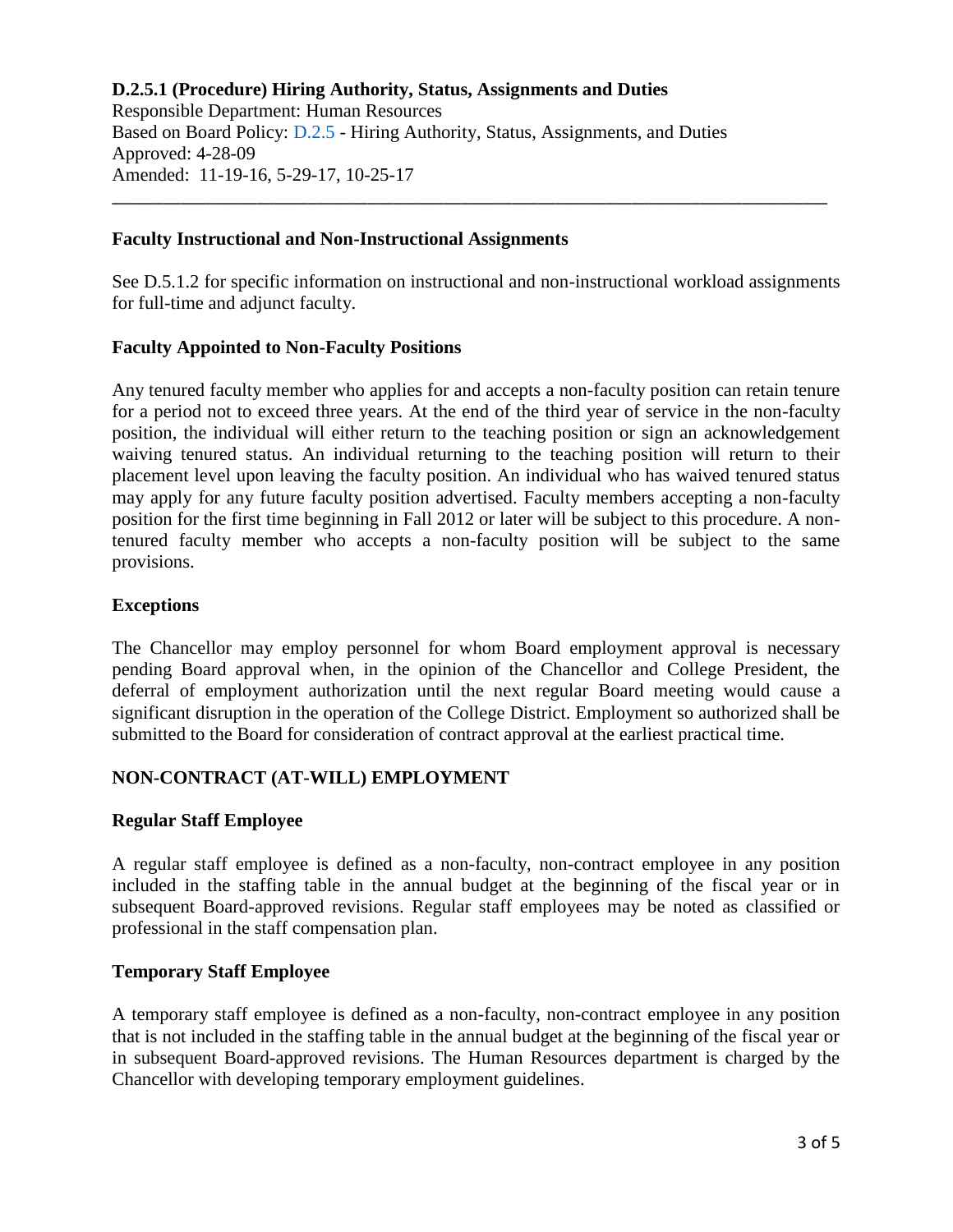Responsible Department: Human Resources Based on Board Policy: [D.2.5](https://www.alamo.edu/siteassets/district/about-us/leadership/board-of-trustees/policies-pdfs/section-d/d.2.5-policy.pdf) - Hiring Authority, Status, Assignments, and Duties Approved: 4-28-09 Amended: 11-19-16, 5-29-17, 10-25-17

### **Employment Authorization**

The Chancellor, with the recommendation of a College President if applicable, shall hire noncontract employees with appropriate skills and qualifications to fill positions with the College District.

\_\_\_\_\_\_\_\_\_\_\_\_\_\_\_\_\_\_\_\_\_\_\_\_\_\_\_\_\_\_\_\_\_\_\_\_\_\_\_\_\_\_\_\_\_\_\_\_\_\_\_\_\_\_\_\_\_\_\_\_\_\_\_\_\_\_\_\_\_\_\_\_\_\_\_\_\_\_\_\_\_\_\_\_

Only the Chancellor or designee who has been specifically designated in writing has the authority to communicate an offer of employment or to make oral or any other representations or agreements for employment, for any specified length of time or for any other agreements/representations regarding employment. Any such offers, representations or agreements not made by the Chancellor or designee who has been specifically designated in writing are not binding on the Board or the College District.

Employment is authorized only after review by the Human Resources department and written approval of the Chancellor.

## **Onboarding**

The Human Resources Department will onboard each new hire and provide orientation to the Alamo Colleges District benefits, policies, values, culture and conditions of employment. An Onboarding Checklist will be forwarded to the hiring manager to ensure each new employee is further prepared for job success at the College and Department level. Supervisors will promptly fulfill their responsibilities outlined in the checklist and return the checklist to HR within the first 90 days of the new employee's term. Checklist responsibilities for supervisors include ensuring the employee has an ID Badge, the ability to access ACES and email, access to job-specific computer applications and files, orientation to the department, departmental policies, orientation to the job, introduction to peers and key departments such as College IT. HR assigns an "HR Amigo" to each employee completing Alamo College District Orientation. Assignment of a department-based peer/mentor is also highly recommended.

### **Service Duration**

All non-contract employees are employed at will, are not employed for a specific length of time, and have no property right in their employment. At-will employees may be dismissed at any time, for any legal reason or for no reason. Contract personnel may be discharged for cause as determined by the College District.

## **Eligibility for Transfer or Promotion**

Full-time Regular employees (not full-time temporary) who meet the following criteria are eligible to apply and be considered for transfer or promotion: